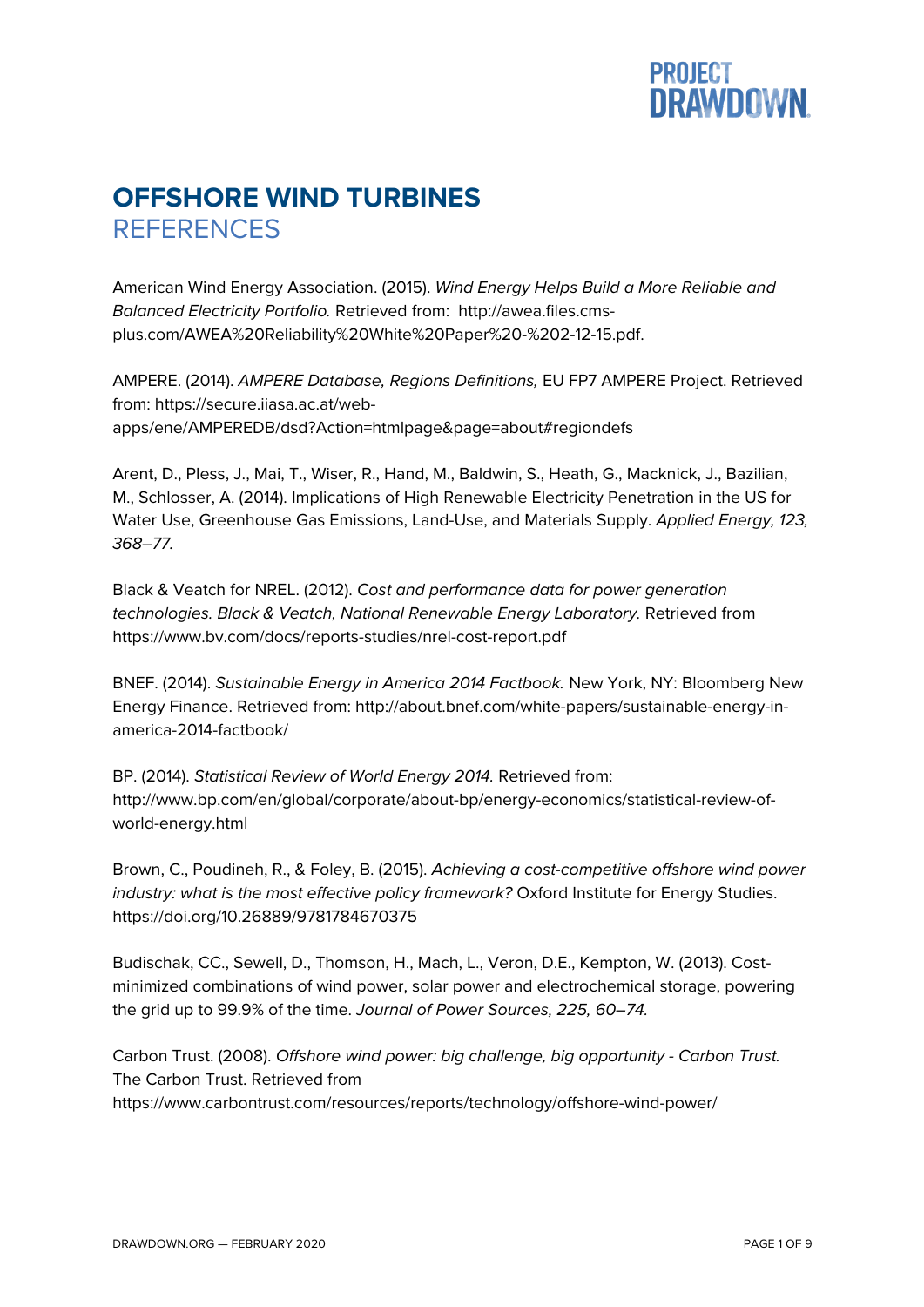Citi Global Perspectives and Solutions. (2015). E*nergy Darwinism II. Why a Low Carbon Future Doesn't Have to Cost the Earth.* Retrieved from:

https://www.privatebank.citibank.com/home/fresh-insight/gps-energy-darwinism.html

Dalla Longa, F., Kober, T., Badger, J., Volker, P., Hoyer-Klick, C., Hidalgo Gonzalez, I., … Joint Research Centre. (2018). *Wind potentials for EU and neighbouring countries input datasets for the JRC-EU-TIMES model.* Joint Research Center, Europe.

Danish Energy Agency and Energynet. (2012). *Technology Data for Energy Plants Generation of Electricity and District Heating, Energy Storage and Energy Carrier Generation and Conversion.* Danish Energy Agency and Energinet.dk. Retrieved from: https://www.energinet.dk/SiteCollectionDocuments/Danske%20dokumenter/Forskning/Techn ology\_data\_for\_energy\_plants.pdf

DNV GL. (2018). *DNV GL Energy Transition Outlook 2018: A global and regional forecast of the energy transition to 2050.* DNV GL. Retrieved from https://eto.dnvgl.com/2018/

DOE (n.d.). *Wind Manufacturing and Supply Chain.* U.S. Department of Energy. Retrieved January 3, 2019, from https://www.energy.gov/eere/wind/wind-manufacturing-and-supplychain

DOE. (2015). *Wind Vision: A New Era for Wind Power in the United States.* Washington DC: U.S. Department of Energy. Retrieved from: http://energy.gov/sites/prod/files/WindVision\_Report\_final.pdf.

DOE. (2016). *2015 Wind Technologies Market Report | Department of Energy.* US Department of Energy, Office of Energy Efficiency and Renewable Energy. Retrieved from https://www.energy.gov/eere/wind/downloads/2015-wind-technologies-market-report

Dolan, S. L., Heath, G.A. (2012). Life Cycle Greenhouse Gas Emissions of Utility-Scale Wind Power. *Journal of Industrial Ecology 16, no. s1, S136–54.*

E.ON Climate & Renewables. (2012). *Rampion Offshore Wind Farm-Carbon Balance.* RSK Environmental Ltd. Retrieved from https://infrastructure.planninginspectorate.gov.uk/wpcontent/ipc/uploads/projects/EN010032/EN010032-001550- 6.1.30%20Carbon%20Lifecycle%20and%20Balance.pdf

Ecofys. (2018). *Energy transition within 1.5°C: A disruptive approach to 100% decarbonisation of the global energy system by 2050.* Ecofys - A Navigant Company. Retrieved from: https://www.ecofys.com/files/files/ecofys-a-navigant-company-2018-energy-transition-within-1.5c.pdf

Ederer, N. (2015). Evaluating capital and operating cost efficiency of offshore wind farms: A DEA approach. *Renewable and Sustainable Energy Reviews, 42, 1034–1046.* https://doi.org/10.1016/j.rser.2014.10.071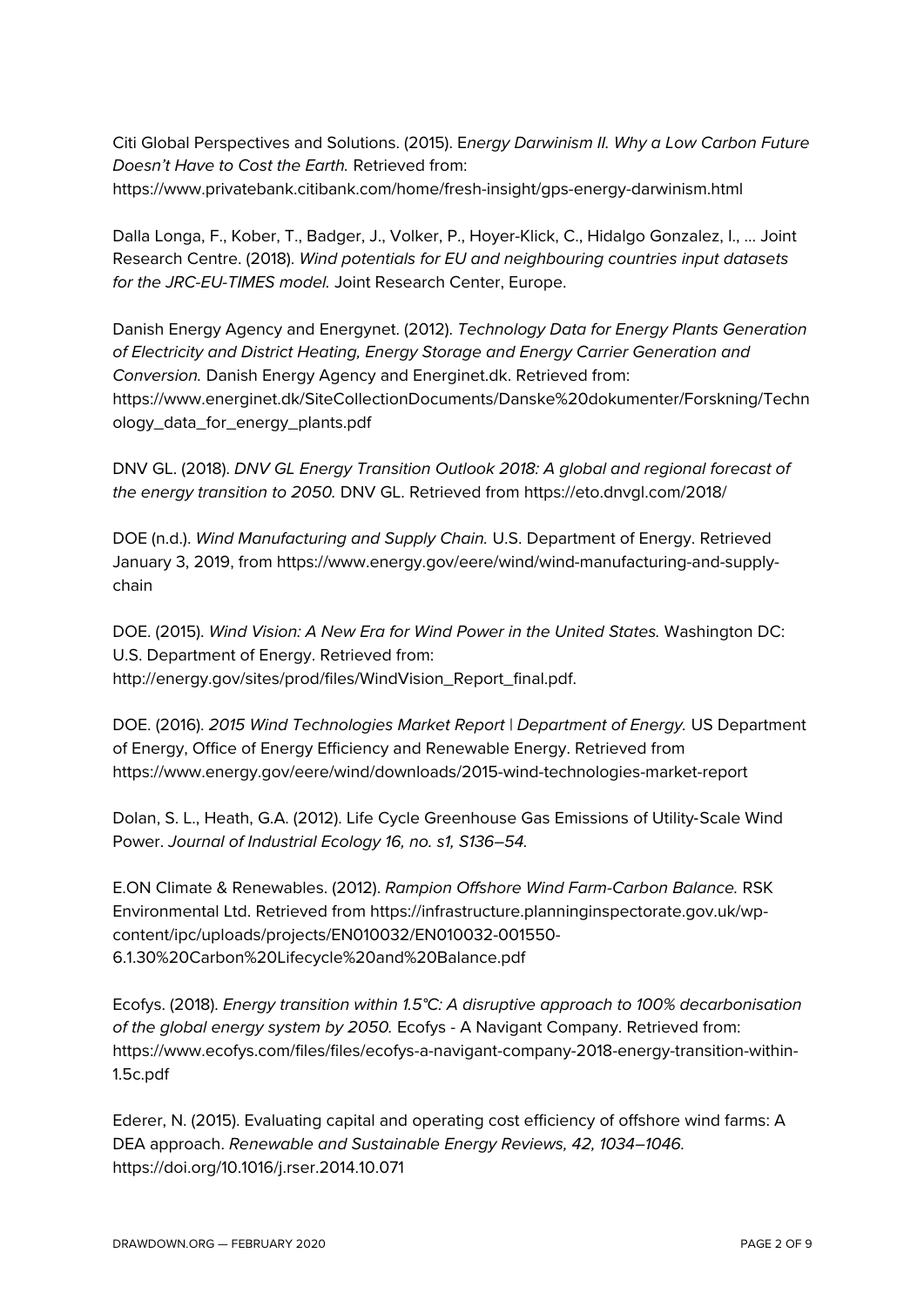EIA. (2013). *Updated Capital Cost Estimates for Utility Scale Electricity Generating Plants.* U.S. Energy Information Administration (EIA) under the U.S. Department of Energy. Retrieved from https://www.eia.gov/outlooks/capitalcost/

Equinor. (2018). *Equinor's Energy Perspectives 2018: A Call for Action.* Equinor. Retrieved from https://www.equinor.com/en/how-and-why/sustainability/energy-perspectives.html

European Commission. (2014). *Impact Assessment accompanying the Communication from the European Commission: A policy framework for climate and energy in the period from 2020 to 2030.* European Commission.

European Wind Energy Association. (2013). *Deep water. The next step for offshore wind energy.* Retrieved from:

http://www.ewea.org/fileadmin/files/library/publications/reports/Deep\_Water.pdf

Ferioli, F, Schoots, K., van der Zwaan, B.C.C. (2009). Use and limitations of learning curves for energy technology policy: a component-learning hypothesis. *Energy Policy 37, 2525-2535.*

Garcia Gusano, D., Iribarren, D., Martín-Gamboa, M., Dufour, J., Espegren, K., Lind, A. (2016). Integration of life-cycle indicators into energy optimisation models: the case study of power generation in Norway. *Journal of Cleaner Production 112, 2693-2696.*

Greenacre, P., Gross, R., Heptonstall, P., & UKERC. (2010). *Great expectations: the cost of offshore wind in UK waters - understanding the past and projecting the future*. London: UK Energy Research Centre.

Greenpeace. (2014). *Global Wind Energy Outlook 2014.* Retrieved from: http://www.gwec.net/wp-content/uploads/2014/10/GWEO2014\_WEB.pdf

Greenpeace. (2015). *World Energy [R]evolution, a sustainable world energy outlook*. Retrieved from: http://www.greenpeace.org/international/Global/international/publications/climate/2015/Energ

y-Revolution-2015-Full.pdf

Griffith, D.T (2015) *Innovative Offshore Vertical-Axis Wind Turbine Rotors. In Sandia Energy.* Sandia National Laboratories. Retrieved from: https://energy.sandia.gov/energy/renewableenergy/wind-power/offshore-wind/innovative-offshore-vertical-axis-wind-turbine-rotors/

GWEC. (2017). *Wind Numbers | GWEC.* Retrieved November 14, 2018, from http://gwec.net/global-figures/wind-in-numbers/

Hahn, M., Gilman, P. (2014). *Offshore Wind Market and Economic Analysis: 2014 Annual Market Assessment.* Burlington, MA: Navigant Consulting. Retrieved from: http://energy.gov/sites/prod/files/2014/08/f18/2014%20Navigant%20Offshore%20Wind%20Ma rket%20&%20Economic%20Analysis.pdf.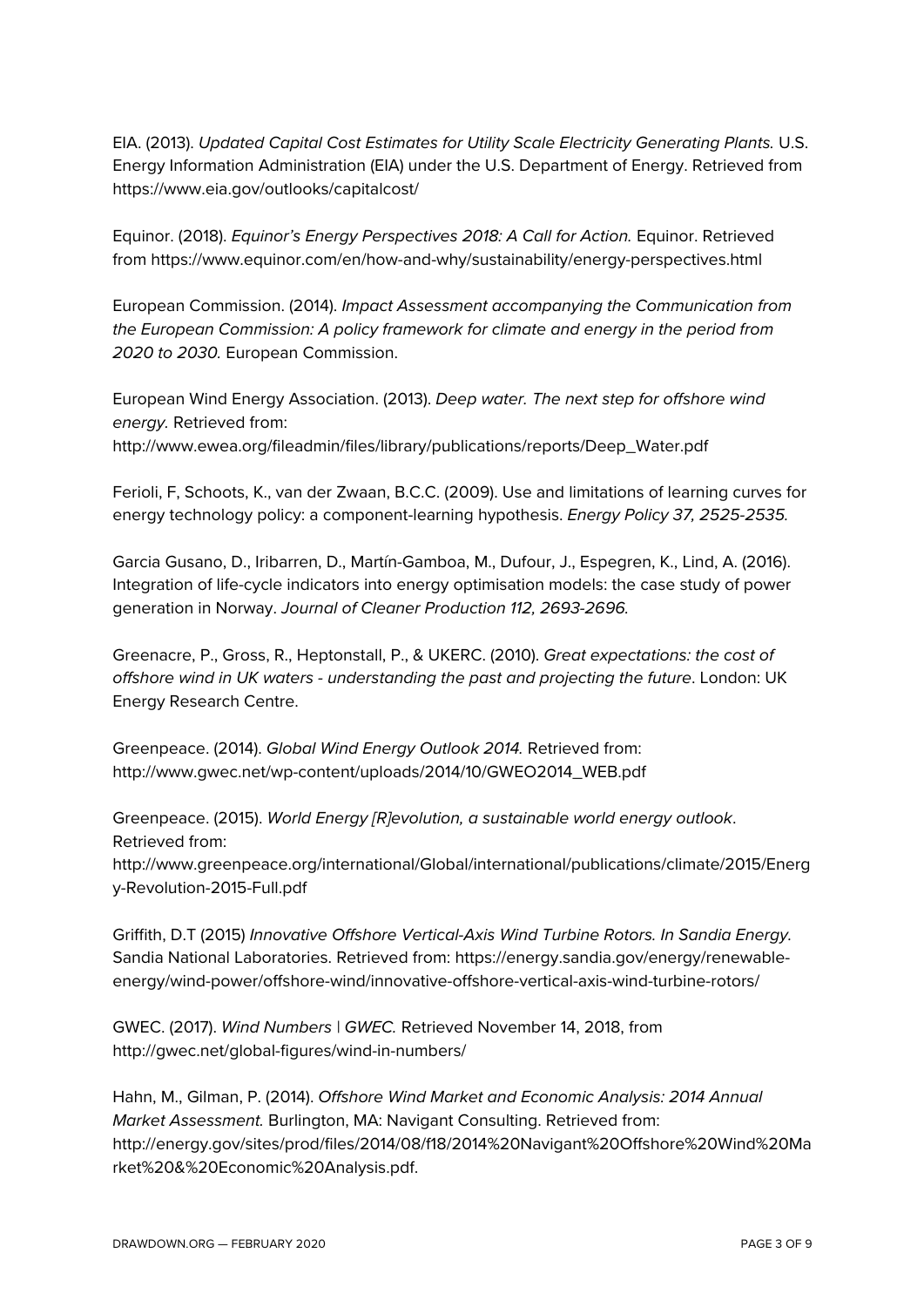Hansen, J., Sato, M., Kharecha, P., Beerling, D., Berner, R., Masson-Delmotte, V., Pagani, M., Raymo, M., Royer, D.L., Zachos, J.C. (2008). Target atmospheric CO<sub>2</sub>: where should humanity aim? *Open Atmospheric Science Journal 2, 217–31.*

Hart, E.K., Jacobson, M.Z. (2011). A Monte Carlo approach to generator portfolio planning and carbon emissions assessments of systems with large penetrations of variable renewables. *Renewable Energy 36, no. 8, 2278–86.*

Hayashi, D., Huenteler, J., & Lewis, J. I. (2018). Gone with the wind: A learning curve analysis of China's wind power industry. *Energy Policy, 120, 38–51.* https://doi.org/10.1016/j.enpol.2018.05.012

Hayward, J. A., Graham, P. W. (2017). *Electricity generation technology cost projections: 2017- 2050.* Commonwealth Scientific and Industrial Research Organisation (CSIRO). Retrieved from https://publications.csiro.au/rpr/pub?pid=csiro:EP178771

Hayward, J., Graham, P.W. (2013). A global and local endogenous experience curve model for projecting future uptake and cost of electricity generation technologies. *Energy Economics, 40, 537-548.* https://doi.org/10.1016/j.eneco.2013.08.010

Hertwich, E., Gibon, T., Bouman, E., Arvesen, A., Suh, S., Heath, G., Bergesen, J., Ramirez, A., Vega, M., Shi, L. (2015). Integrated life-cycle assessment of electricity-supply scenarios confirms global environmental benefit of low-carbon technologies. *Proceedings of the National Academy of Sciences of the United States of America (PNAS) vol. 112, nº20, 6277- 6282*. Retrieved from: www.pnas.org/cgi/doi/10.1073/pnas.1312753111

Hondo, H. (2005). Life cycle GHG emission analysis of power generation systems: Japanese case*. Energy 30, 2042–2056.* Retrieved from http://www.univie.ac.at/photovoltaik/umwelt/LCA\_japanstudy.pdf

IEA (2017). *Energy Technology Perspectives 2017 - Catalysing Energy Technology Transformations.* International Energy Agency (IEA). Paris, France. Retrieved from: https://www.iea.org/etp/

IEA (2017). *Energy Technology Perspectives 2017* (p. 443). International Energy Agency. France. Retrieved from: https://www.iea.org/etp/etp2017/

IEA (2018). *World Energy Outlook 2018.* International Energy Agency (IEA). Paris, France. Retrieved from : https://webstore.iea.org/world-energy-outlook-2018

IEA and NEA (2010). *Projected Costs of Generating Electricity – edition 2010*. Organisation for Economic Co-operation and Development - International Energy Agency and Nuclear Energy Agency. France. Retrieved from

http://www.worldenergyoutlook.org/media/weowebsite/energymodel/ProjectedCostsofGener atingElectricity2010.pdf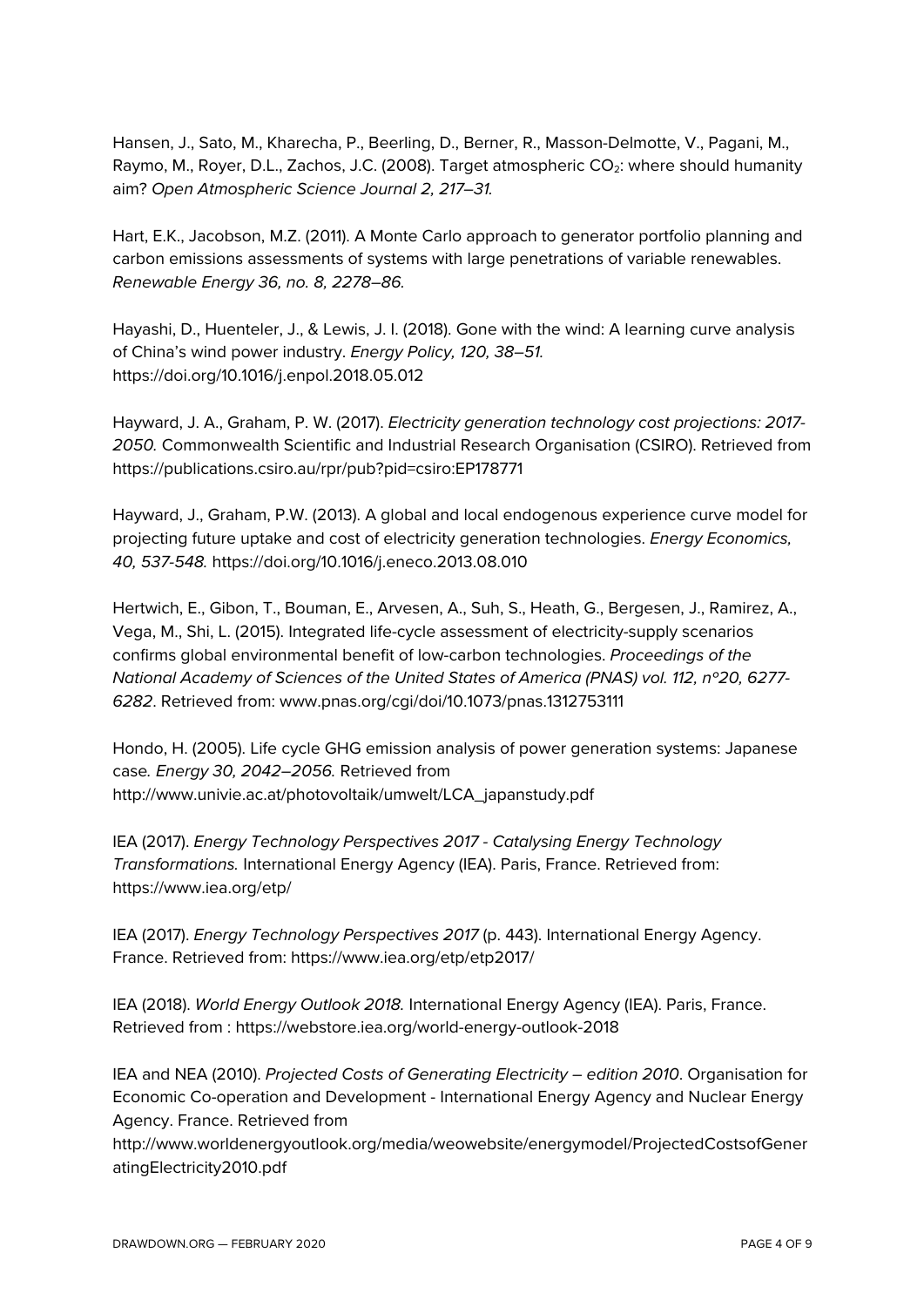IEA and NEA (2015). *Projected Costs of Generating Electricity – edition 201*5. Organisation for Economic Co-operation and Development - International Energy Agency and Nuclear Energy Agency. France. Retrieved from https://www.oecd-nea.org/ndd/pubs/2015/7057-proj-costselectricity-2015.pdf

IEA. (2010). *Energy Technology System Analysis Programme (ETSAP) - Technology Brief E02.* International Energy Agency (IEA). Retrieved from https://iea-etsap.org/index.php/energytechnology-data/energy-supply-technologies-data

IEA. (2013). *Technology Roadmap: Wind Energy*. Paris, France. Retrieved from: https://www.iea.org/publications/freepublications/publication/Wind\_2013\_Roadmap.pdf.

IEA. (2014). *Energy Technology Perspectives 2014 - Harnessing Electricity's Potential.* Retrieved from: http://www.iea.org/etp/etp2014/.

IEA. (2016a). *Next Generation Wind and Solar Power – From cost to value.* International Energy Agency and Clean Energy Ministrial. OECD/IEA, Paris. Retrieved from: https://www.iea.org/publications/freepublications/publication/NextGenerationWindandSolarPo wer.pdf

IEA. (2016b). *Energy Technology Perspectives 2016 - Towards Sustainable Urban Energy Systems.* International Energy Agency. OECD/IEA, Paris. Retrieved from: https://www.iea.org/publications/freepublications/publication/EnergyTechnologyPerspectives 2016\_ExecutiveSummary\_EnglishVersion.pdf

IEA (2019). Energy Prices and Taxes – Quarterly Statistics – First Quarter 2019. International Energy Agency. OECD/IEA, Paris.

IEEJ. (2018). *IEEJ Outlook 2019 — Energy transition and a thorny path for 3E challenges.* The Institute of Energy Economics, Japan (IEEJ). Retrieved from: https://eneken.ieej.or.jp/en/whatsnew/430.html

IPCC. (2014). *Climate Change 2014: Mitigation of Climate Change.* Contribution of Working Group III to the Fifth Assessment Report of the Intergovernmental Panel on Climate Change [Edenhofer, O., R. Pichs-Madruga, Y. Sokona, E. Farahani, S. Kadner, K. Seyboth, A. Adler, I. Baum, S. Brunner, P. Eickemeier, B. Kriemann, J. Savolainen, S. Schlömer, C. von Stechow, T. Zwickel and J.C. Minx (eds.)]. Cambridge University Press, Cambridge, United Kingdom and New York, NY, USA Retrieved from: https://www.ipcc.ch/pdf/assessmentreport/ar5/wg3/ipcc\_wg3\_ar5\_full.pdf

IRENA. (2015). *Renewable Power Generation Costs in 2014.* Abu Dhabi, United Arab Emirates: International Renewable Energy Agency, 2015. Retrieved from: http://www.irena.org/DocumentDownloads/Publications/IRENA\_RE\_Power\_Costs\_2014\_repo rt.pdf.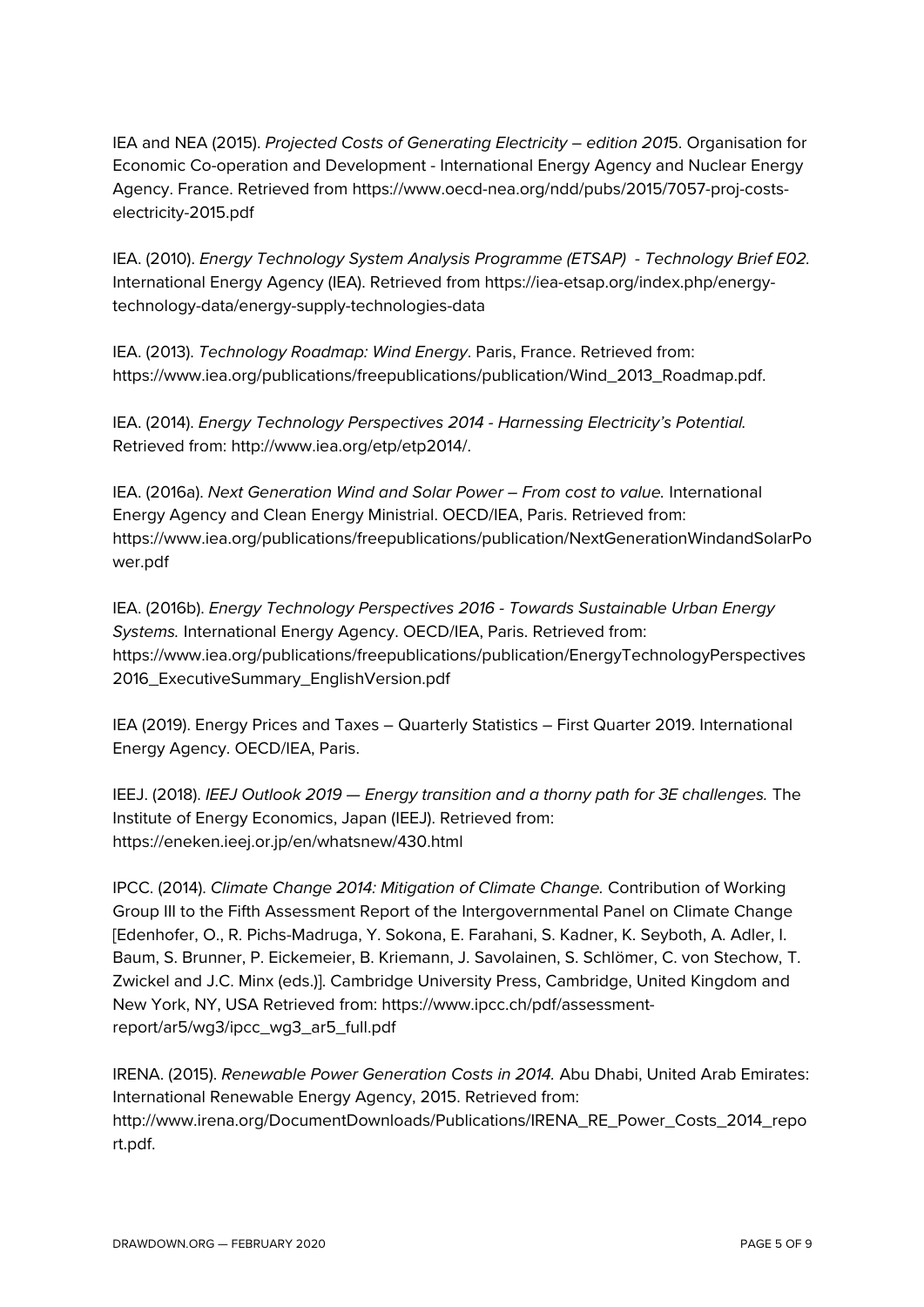IRENA. (2016). *The Power to Change: Solar and Wind Cost Reduction Potential to 202*5. International Renewable Energy Agency. Retrieved from: http://www.irena.org/DocumentDownloads/Publications/IRENA\_Power\_to\_Change\_2016.pdf

IRENA. (2018a). *Renewable Energy Benefits: Leveraging local capacity for offshore wind*. Retrieved from /publications/2018/May/Leveraging-Local-Capacity-for-Offshore-Wind

IRENA. (2019a). *Data and Statistics Dashboard.* International Renewable Energy Agency. Retrieved from: http://resourceirena.irena.org/gateway/dashboard/?topic=4&subTopic=16

IRENA. (2019b). *Global energy transformation:* The REmap transition pathway (Background report to 2019 edition), International Renewable Energy Agency, Abu Dhabi.

JRC. (2014). *ETRI 2014 - Energy Technology Reference Indicator projections for 2010-2050 (EUR - Scientific and Technical Research Reports).* Publications Office of the European Union. https://doi.org/10.2790/057687

Kost, C., Shammugam, S., Jülch, V., Nguyen, H.-T., & Schlegl, T. (2018). *Levelized Cost of Electricity- Renewable Energy Technologies (p. 42).* Fraunhofer Institute for Solar Energy Systems ISE. Retrieved from

https://www.ise.fraunhofer.de/content/dam/ise/en/documents/publications/studies/EN2018\_Fr aunhofer-ISE\_LCOE\_Renewable\_Energy\_Technologies.pdf

Lantz, E., Wiser, R. Hand, M. (2012). *The Past and Future Cost of Wind Energy.* National Renewable Energy Laboratory, Golden, CO, Report No. NREL/TP-6A20-53510. Retrieved from: http://www.nrel.gov/docs/fy12osti/54526.pdf.

Lazard. (2016). *Lazard's Levelized Cost of Energy Analysis - Version 10.0*; New York: Lazard. Retrieved from https://www.lazard.com/media/438038/levelized-cost-of-energy-v100.pdf..

Lazard. (2017). *Lazard's Levelized Cost of Energy Analysis - Version 11.0*; New York: Lazard. Retrieved from https://www.lazard.com/media/450337/lazard-levelized-cost-of-energyversion-110.pdf.

Lazard. (2018). *Lazard's Levelized Cost of Energy Analysis - Version 12.0*; New York: Lazard. Retrieved from https://www.lazard.com/media/450773/lazards-levelized-cost-of-energyversion-120-vfinal.pdf

Lemming, J.K., Morthorst, P.E., Clausen, N.E. (2009). *Offshore Wind Power Experiences, Potential and Key Issues for Deployment.* Forskningscenter Risø Roskilde.

Loftus, P.J., Armond M Cohen, Jane A.M., Long, J., Jenkins, J.D. (2015). A critical review of global decarbonization scenarios: what do they tell us about feasibility? *Wiley Interdisciplinary Reviews: Climate Change 6, no. 1 (2015): 93–112.*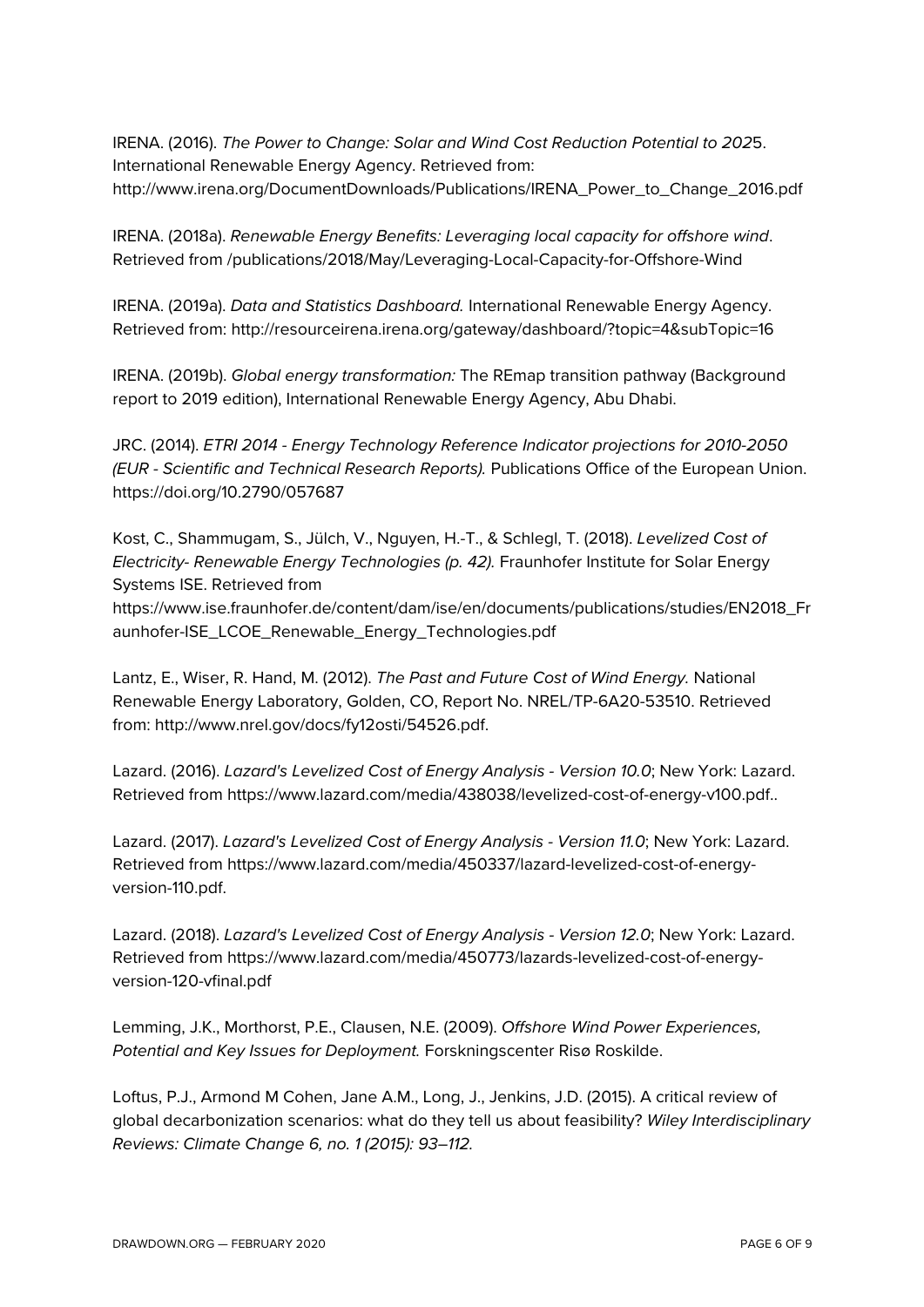Masanet, E, Chag, Y., Gopal, A., Larsen, P., Morrow III, W., Sathre, R., Shehabi, A., Zhai, P. (2013). Life cycle assessment of electric power systems. *Annu. Rev. Environ. Resour, 38:107– 36.* Doi: 10.1146/annurev-environ-010710-100408

Nakata, T., Silva, D., & Rodionov, M. (2011). Application of energy system models for designing a low-carbon society. Progress in Energy and Combustion Science, 37(4), 462–502. https://doi.org/10.1016/j.pecs.2010.08.001

National Renewable Energy Laboratory (NREL). (2018a). *2017 Offshore Wind Technologies Market* Update | Department of Energy. Retrieved from https://www.energy.gov/eere/wind/downloads/2017-offshore-wind-technologies-marketupdate

National Renewable Energy Laboratory (NREL). (2018b). *2017 Wind Technologies Market Report* | Department of Energy. Retrieved from https://www.energy.gov/eere/wind/downloads/2017-wind-technologies-market-report

Navigant Research. (2015). *World Wind Energy Market Update 2015*. Burlington, MA. Retrieved from: http://www.navigantresearch.com/research/world-wind-energy-marketupdate-2015

NETL (2013). *Power Generation Technology Comparison from a Life Cycle Perspective.* National Energy Technology Laboratory. Retrieved from https://www.netl.doe.gov/File%20Library/Research/Energy%20Analysis/Life%20Cycle%20Ana lysis/Technology-Assessment-Compilation-Report.pdf

NGS (2011). *Continental shelf.* In National Geographic Society. Retrieved from http://www.nationalgeographic.org/encyclopedia/continental-shelf/

NREL. (2018). *Annual Technology Baseline.* Retrieved January 3, 2019, from https://atb.nrel.gov/electricity/2018/index.html?t=lw

Principle Power. (2015). *Windfloat.* Principle Power, Inc. Retrieved from: http://www.principlepowerinc.com/en/windfloat

PwC (2010) *Meeting the 2020 renewable energy targets: Filling the offshore wind financing gap*, PricewaterhouseCoopers LLP (PwC).

Ram M., Bogdanov D., Aghahosseini A., Gulagi A., Oyewo A.S., Child M., Caldera U., Sadovskaia K., Farfan J., Barbosa LSNS., Fasihi M., Khalili S., Dalheimer B.,Gruber G., Traber T., De Caluwe F., Fell H.-J., Breyer C. (2019). *Global Energy System based on 100% Renewable Energy –Power, Heat, Transport and Desalination Sectors.* Study by Lappeenranta University of Technology and Energy Watch Group, Lappeenranta, Berlin, March 2019. Available at: http://energywatchgroup.org/wpcontent/uploads/EWG\_LUT\_100RE\_All\_Sectors\_Global\_Report\_2019.pdf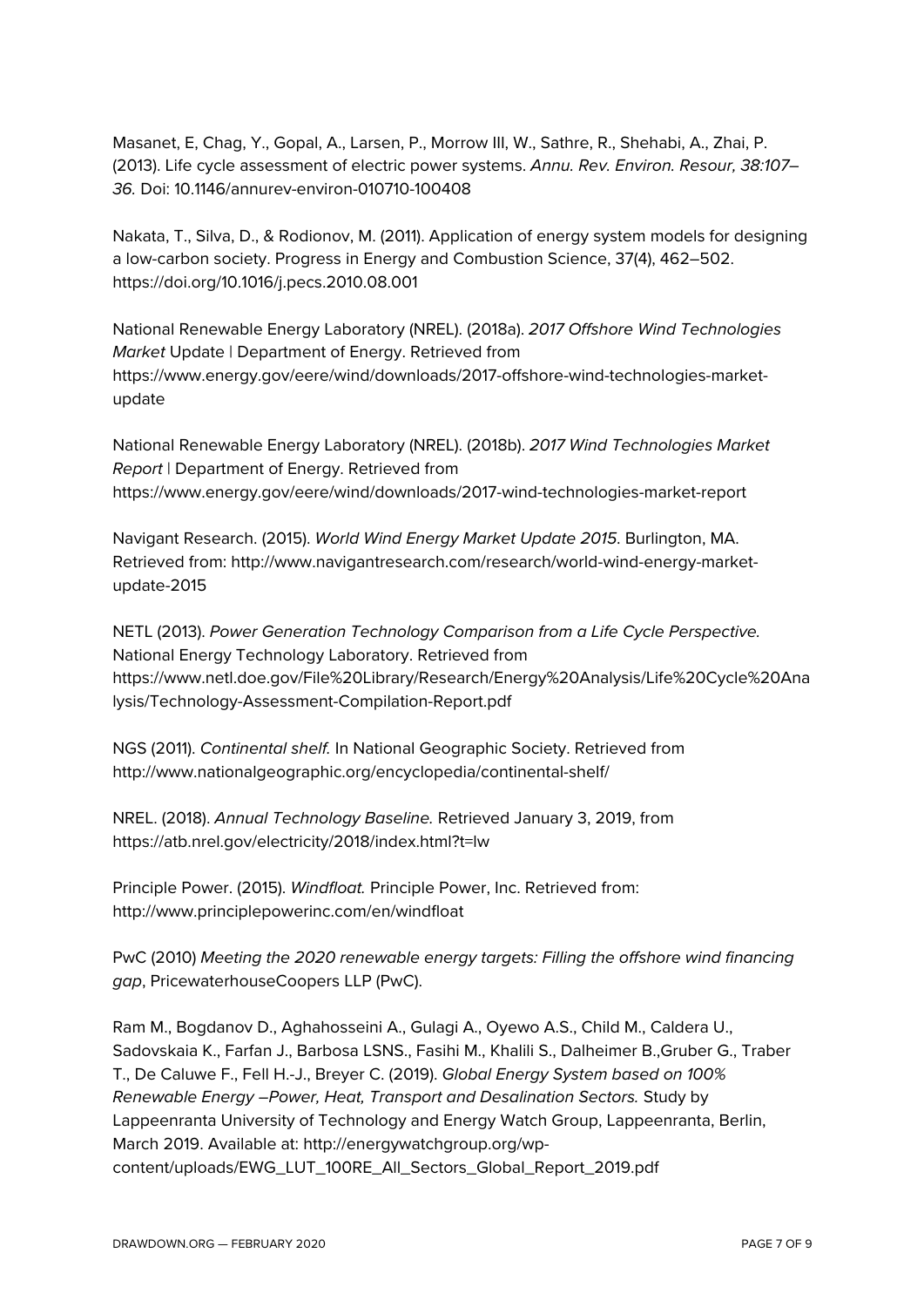Ram, M., Bogdanov, D., Aghahosseini, A., Oyewo, A. S., Gulagi, A., Child, M., … Breyer, C. (2017). *Global Energy System based on 100% Renewable Energy-Power Sectors. (p. 156).* Lappeenranta, Berlin: Study by Lappeenranta University of Technology and Energy Watch Group. Retrieved from: http://energywatchgroup.org/wp-content/uploads/2017/11/Full-Study-100-Renewable-Energy-Worldwide-Power-Sector.pdf

REN21. (2016). *Renewables 2016 – Global Status Report*. REN 21 – Renewable Energy Policy Network for the 21st Century. Retrieved from: http://www.ren21.net/wpcontent/uploads/2016/06/GSR\_2016\_Full\_Report\_REN21.pdf

Rubin, E.S., Azevedo, I.M.L., Jaramillo, P., Yeh, S. (2015). A review of learning rates for electricity supply technologies. *Energy Policy 86, 198-218.*

Rule, B.M., Worth, Z.J., Boyle, C.A. (2009). Comparison of Life Cycle Carbon Dioxide Emissions and Embodied Energy in Four Renewable Electricity Generation Technologies in New Zealand. *Environ Sci Technol. 15;43(16):6406-13.* Retrieved from https://www.ncbi.nlm.nih.gov/pubmed/19746744

Schmidt T. S., R. Born, and M. Schneider (2012). Assessing the costs of photovoltaic and wind power in six developing countries. *Nature Climate Change 2, 548 – 553.*

Shell International B.V. (2018). *Sky Scenario.* Shell International. Retrieved from: https://www.shell.com/energy-and-innovation/the-energy-future/scenarios/shell-scenariosky.html

Sieros, G., Chaviaropolous, F., Sorensen, J., Bulder, B, Jamieson, F. (2010). Upscaling wind turbines: theoretical and practical aspect and the impact on the cost of energy. *Wind Energy 15, 3-17.*

Sovacool, B. K., Enevoldsen, P., Koch, C., & Barthelmie, R. J. (2017). Cost performance and risk in the construction of offshore and onshore wind farms. *Wind Energy, 20(5), 891–908.* https://doi.org/10.1002/we.2069

Staffell, I., & Green, R. (2014). How does wind farm performance decline with age? *Renewable Energy, 66, 775–786.* https://doi.org/10.1016/j.renene.2013.10.041

Stehly, T. J., Beiter, P. C., Heimiller, D. M., & Scott, G. N. (2018). *2017 Cost of Wind Energy Review* (No. NREL/TP-6A20-72167). National Renewable Energy Lab. (NREL), Golden, CO (United States). https://doi.org/10.2172/1475534

Thomson, C., & Harrison, G. (2015). *Assessing the life cycle costs and carbon emissions of wind power*. ClimateXChange. Retrieved from https://www.climatexchange.org.uk/research/projects/assessing-the-life-cycle-costs-andcarbon-emissions-of-wind-power/